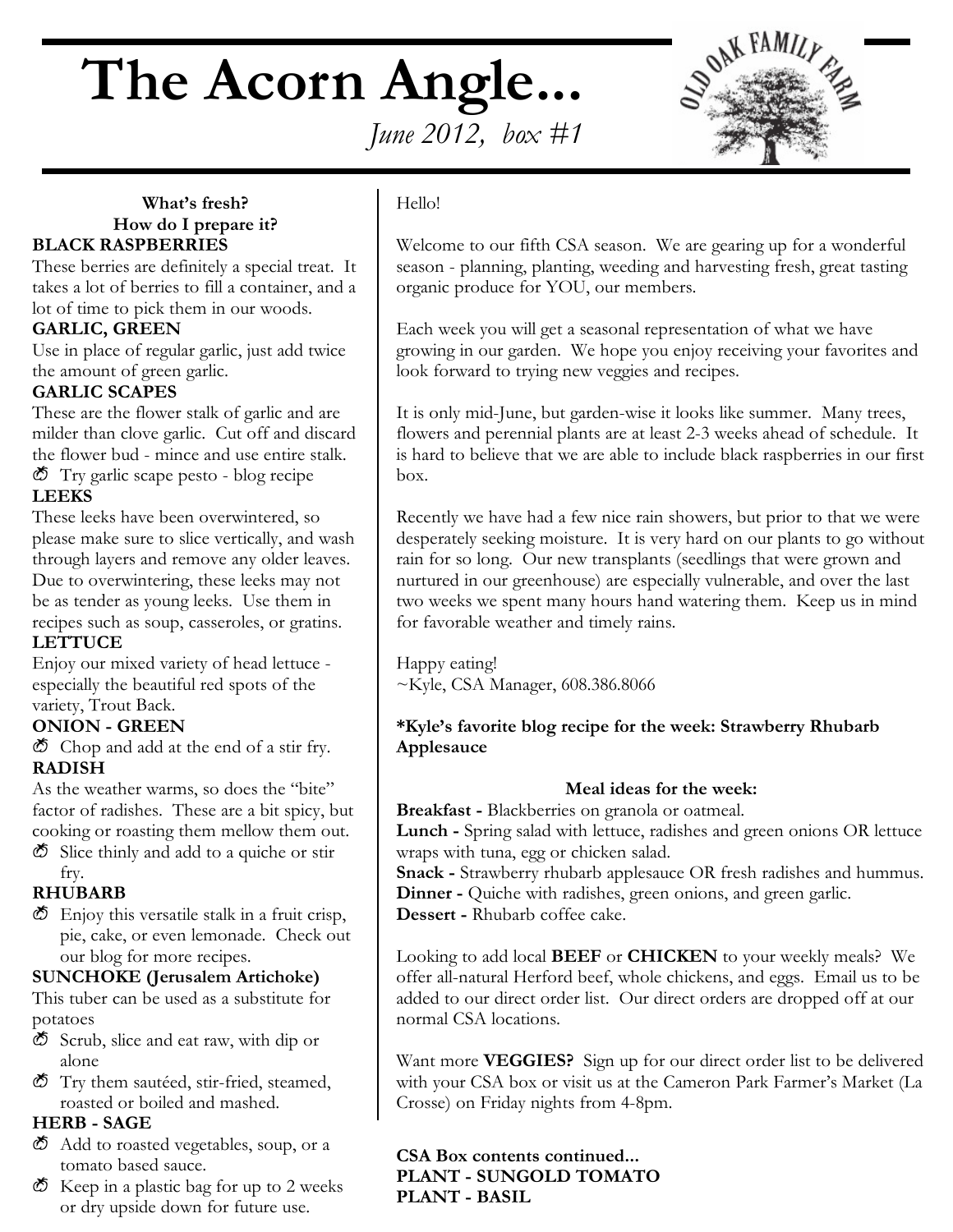# **Leek Hash with Polenta and Goat Cheese**

1 TBS olive oil

3 medium **leeks**, trimmed, halved, and chopped, about 6 cups

1 yellow bell pepper, thinly sliced, about 1 cup

1 TBS minced fresh **sage**

1/4 tsp red pepper flakes

1/2 cup vegetable broth

#### 2 TBS minced **garlic scapes** or **green garlic**

1 16-oz tube prepared polenta, cut into 12 slices

2 oz. crumbled chevre (or feta), about 1/2 cup

Heat your oven to 400. Heat oil in an ovenproof skillet over medium-high heat. Add leeks, pepper, sage, and red pepper flakes; sauté 10 minutes. Stir in broth and garlic.

Arrange polenta slices over leek mixture in skillet; top with goat cheese. Bake 10 minutes or until cheese softens.

### **Roasted Sunchokes**

4 to 6 medium **sunchokes**, sliced 1/4-inch thick

2 tablespoons olive oil

1/2 teaspoon salt

1 sprig of fresh rosemary, leaves removed

2 to 3 TBS chopped **green garlic or garlic scapes**

Preheat the oven to 425 degrees F. Scrub the sunchokes under cold running water and slice 1/4-inch thick. Add the sunchokes and garlic to a roasting pan or baking sheet and toss with the olive oil so the bottom of the pan and the sunchokes are lightly coated. Add more olive oil a tablespoon at a time if you don't feel like the vegetables are coated enough, but not too much; you don't want them swimming in olive oil. Sprinkle with the salt and rosemary. Bake for 15 to 20 minutes, until the sunchokes are tender inside, like a potato.

## **Grilled Radishes**

16-ounce pkg. **radishes**, sliced 1½ tsp. minced **garlic** 2 Tbsp. butter, cut into small pieces 1 ice cube salt and pepper, to taste



Preheat grill on high heat. On a large double layer of aluminum foil, place radishes, garlic, butter and ice cube. Season with salt and pepper then tightly seal foil around contents. Place foil packet on grill and cook 20 minutes or until radishes are tender. Let cool slightly, then unwrap carefully and serve hot.

Serves 6. Per serving: 50 calories, 4 g fat, 1 g protein, 3 g carbohydrate, 1 g fiber, 65 mg sodium



N6370 Niedfeldt Rd. · Bangor, WI 54614 608.486.4205 oldoakfamilyfarm@yahoo.com **blog: www.oldoakfamilyfarm.wordpress.com web: www.oldoakfamilyfarm.com**

#### **The Niedfeldt family:** *Jerry & Connie Niedfeldt Kyle , Eric, Owen & Iris Zenz Jacey, Ric, Breck & Joelle Heller*